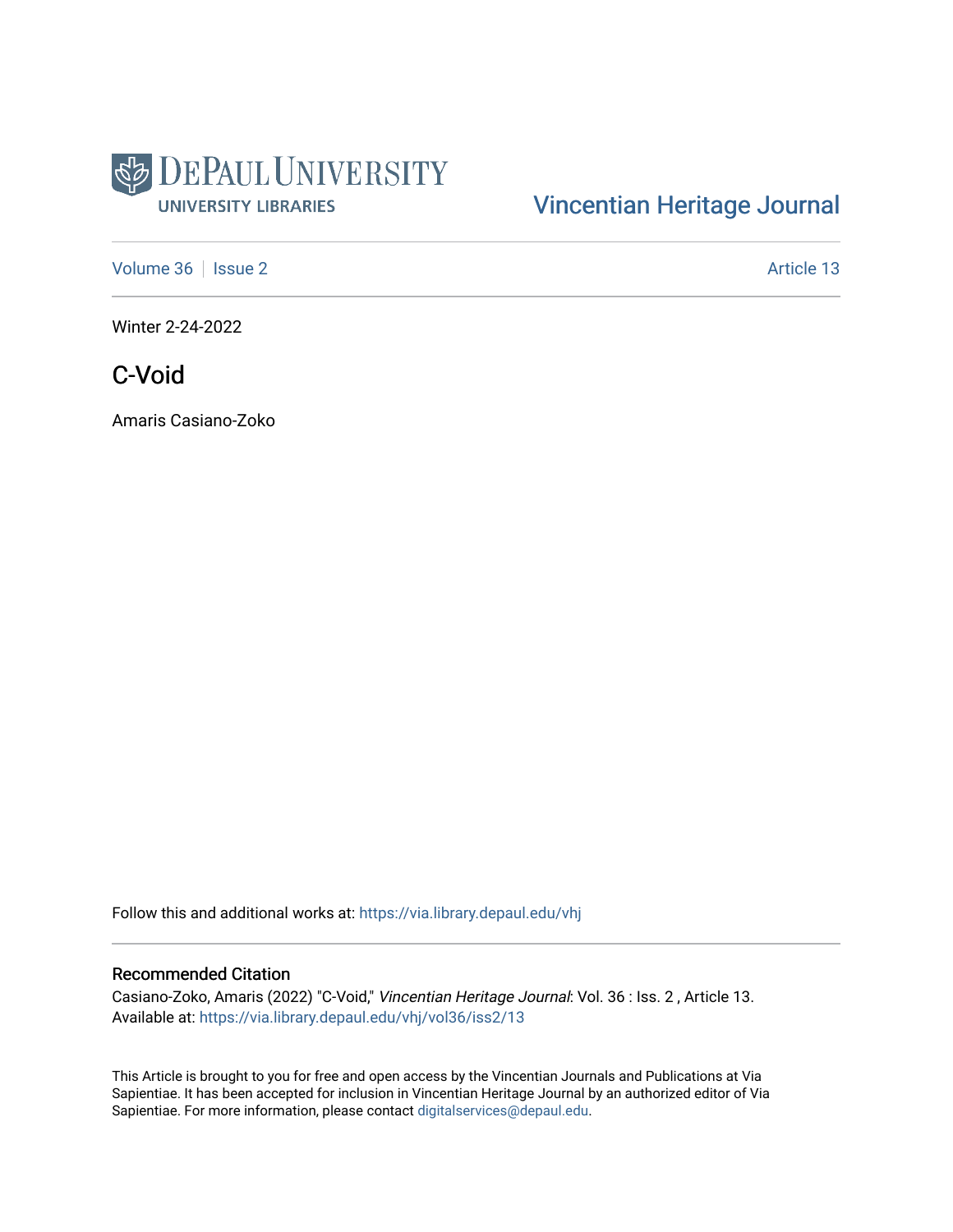## **C-Void**

**Amaris Casiano-Zoko**

## **BIO**

**AMARIS CASIANO-ZOKO** was born and raised on the West Side of Chicago in Humboldt Park and joined DePaul's staff in 1998. She served as the business operations manager at the College of Computing and Digital Media for twenty-one years before moving to the Office of Academic Affairs in January 2020, where she took on a new role as the faculty administration manager. She received her BS in information systems from DePaul University and will complete an MS in business analytics in June 2022. She is also a Vincentian Heritage Tour alum.

**[Previous Article](#page--1-0)**

**[Next Article](#page--1-0)**

**[Table of](#page--1-0)  [Contents](#page--1-0)**